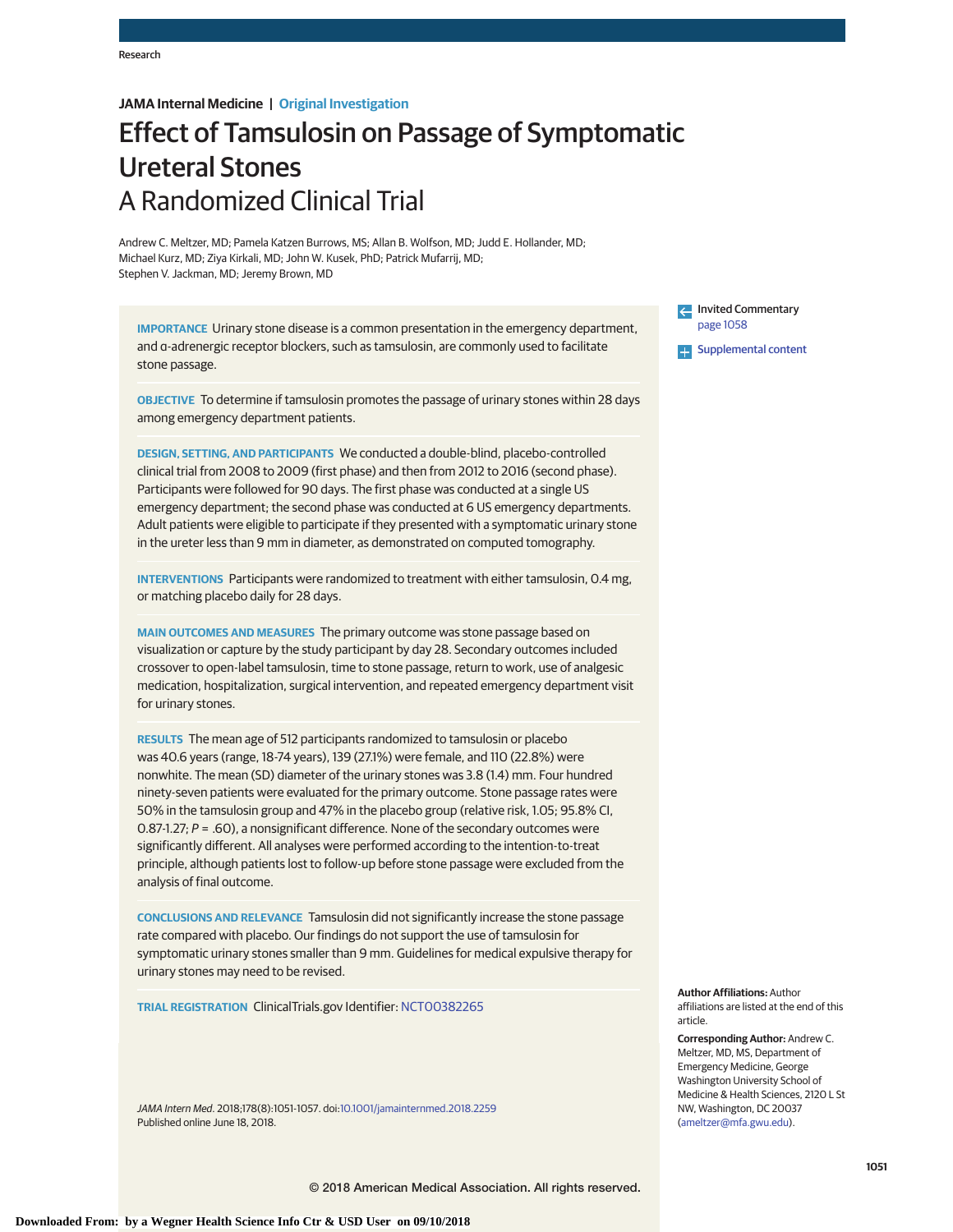rinary stone disease affects nearly 1 in 11 people over a lifetime in the United States, with estimated annual medical costs of \$5 billion.<sup>1</sup> The prevalence has nearly doubled over the past 15 years, attributed primarily to the increase in diabetes, obesity, and metabolic syndrome.<sup>2-5</sup> The rate of emergency department visits for urinary stone disease has also nearly doubled over the period 1992 to 2009, from 178 to 340 visits per 100 000 persons.<sup>6</sup> Initial treatment of urinary stone disease often occurs in the emergency department and frequently includes administration of α-adrenergic receptor blockers (α-blockers) to promote stone passage, commonly referred to as medical expulsive therapy. The presumed mechanism of action of α-blockers is inhibition of smooth muscle contraction in the ureter, facilitating passage of the stone into the bladder. Current North American and European treatment guidelines support the use of the α-blocker tamsulosin as medical expulsive therapy, with the most recent rigorous systematic review and meta-analysis concluding that its effectiveness is mainly for larger stones, not smaller stones, because the latter have a high likelihood of passage without any intervention.7-13 However, these guidelines have been called into question by 3 recent large clinical trials.<sup>14-16</sup> We conducted a multicenter, randomized, double-blind, placebocontrolled clinical trial among emergency department patients with a confirmed symptomatic ureteral stone to determine whether tamsulosin initiated at the time of diagnosis increases the proportion of participants who report passing their stone during a subsequent 28-day treatment period.

### Methods

The Study of Tamsulosin for Urolithiasis in the Emergency Department (STONE) was initiated at a single site with 109 participants who were randomized from 2008 to 2009. This first phase allowed an assessment of the feasibility of recruitment and provided the opportunity to determine the rate of stone passage in the placebo group to revise our original estimate of the sample size for the trial. The primary outcome was not analyzed at the end of phase 1. The second phase of the study was conducted from 2013 to 2016 at 6 emergency department recruiting sites, including the original site in phase 1. The data from participants enrolled in both phases were analyzed together. Both protocols were approved by the institutional review boards of the participating institution or institutions. The study was registered at ClinicalTrials.gov [\(NCT00382265\)](https://clinicaltrials.gov/ct2/show/NCT00382265). The safety and progress of each phase was monitored by an independent Data and Safety Monitoring Board (DSMB) established by the sponsor. SAS software (version 9.4; SAS Institute Inc) was used in the data analysis.

Adults at least 18 years of age were eligible for the study if they presented to the emergency department with a symptomatic urinary stone determined by computed tomography (CT) to be less than 9 mm in diameter and located in the ureter. At each participating emergency department patients with a CTconfirmed ureteral stone were screened for eligibility during study enrollment hours (approximately 60-116 hours per week at each site). The initial CT imaging was ordered as part of nor-

#### **Key Points**

**Question** Is there a benefit of tamsulosin to promote ureteral stone expulsion for emergency department patients who present with a symptomatic stone less than 9 mm in diameter?

**Findings** In this randomized clinical trial of 512 adults, the proportion achieving ureteral stone expulsion by 28 days was 50% with tamsulosin vs 47% with placebo, a nonsignificant difference.

**Meaning** For emergency department patients who present with renal colic owing to ureteral stones smaller than 9 mm, tamsulosin does not appear to promote stone passage.

mal clinical care for emergency department patients with symptoms suggestive of renal colic. For patients determined to have multiple stones, one ureteral stone had to be identified as the symptomatic stone by the site principal investigator to be eligible. Full eligibility criteria for the study have been previously published in detail. Major reasons for exclusion are summarized in the CONSORT diagram (Figure), and the less common reasons are available in the trial protocol [\(Supplement\)](https://jama.jamanetwork.com/article.aspx?doi=10.1001/jamainternmed.2018.2259&utm_campaign=articlePDF%26utm_medium=articlePDFlink%26utm_source=articlePDF%26utm_content=jamainternmed.2018.2259).17 Patients provided written informed consent and were compensated for their participation.

Eligible patients were randomized to either tamsulosin at a dose of 0.4 mg daily or a matching placebo in a 1:1 allocation. Both treatments consisted of identically encapsulated pillswith identical packaging (1 bottle with 30 capsules per patient). Neither the participant nor the study staff knew to which group the participant was randomized. The randomization sequence was generated using the simple urn method, stratified by site.<sup>18</sup> Study participants were contacted by telephone to collect data at 2, 7, 15, 20, 29, and 90 days after randomization. Study participants enrolled in the second phase were also asked to undergo a followup CT scan after the 28-day treatment period to determine whether their stone had passed based on this imaging modality. Patients who had already received a second CT outside the study protocol with a confirmed passage of their stone were not asked to return for a follow-up CT.

The primary outcome was passage of a ureteral stone within 28 days after randomization, as determined by the participant's visualization or physical capture of the stone. Secondary outcomes included an assessment of urinary stone passage, as determined by a follow-up CT scan after 28 days (second phase only); the number of participants who discontinued their assigned study medication and crossed over to open-label tamsulosin; the proportion of participants who returned to work; the rate of surgical procedures (including lithotripsy); the rate of hospitalization; the percentage who returned to the emergency department for ureteral stone– related symptoms; and the duration of pain defined by the time until participants reported stopping use of analgesic medication or the time to stone passage.

Participants who underwent surgery for their symptomatic ureteral stone were considered "treatment failures." Follow-up CT scans were read by radiologists at participating institutions who were unaware of treatment assignment. An outcome review committee composed of 3 urologists (P.M.,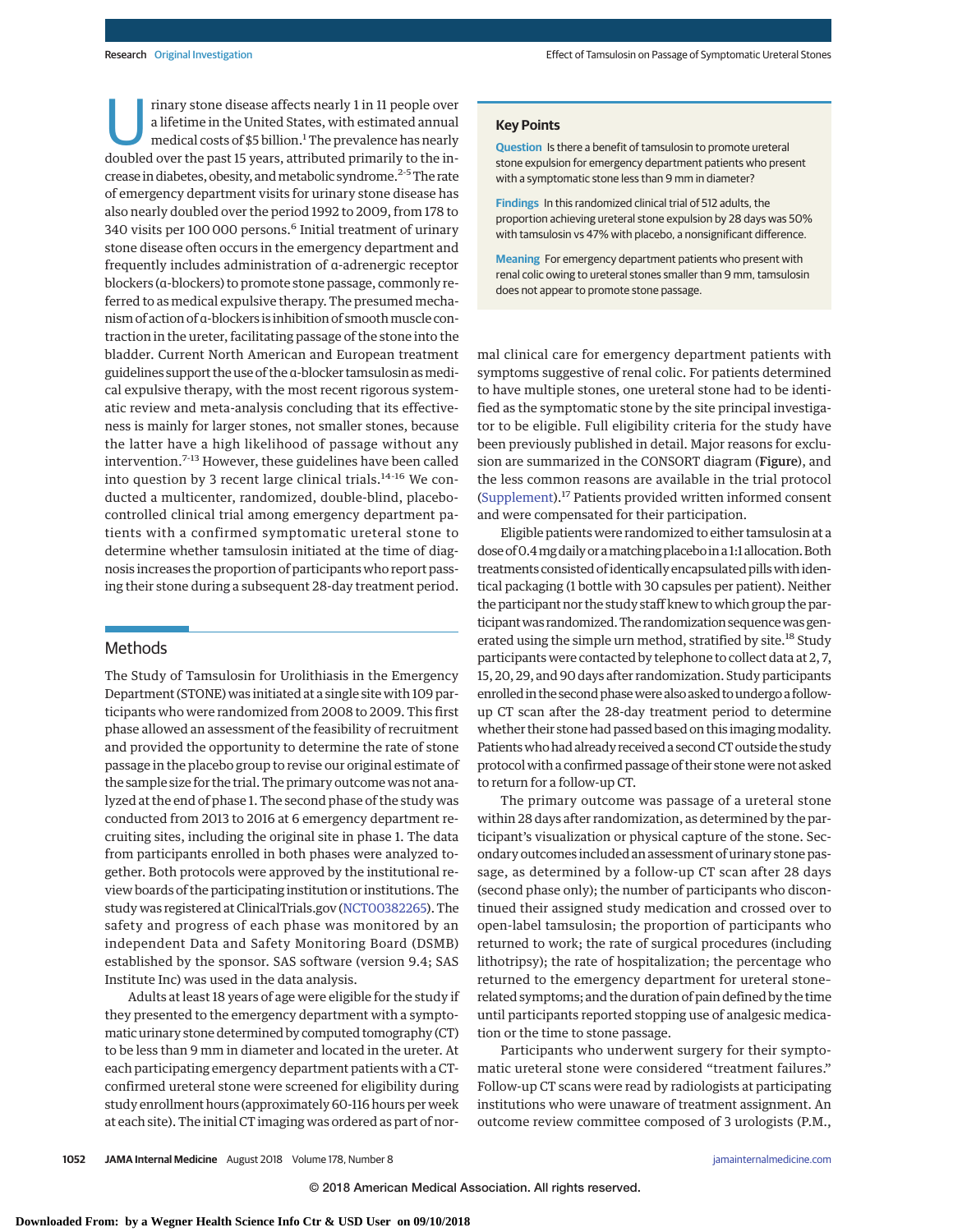S.V.J., and Scott Hubosky, who is listed in the acknowledgments) from recruiting sites who were blinded to the treatment group assessed the passage status in the follow-up CT scan reports. This committee was required to agree unanimously whether the symptomatic stone had passed and created an algorithm for categorizing the results as follows: In cases when stones were either not visualized or there were no stones on the symptomatic side, the participant was considered to have passed the stone. When the symptomatic stone was at the same location or lower in the ureter than the initial symptomatic stone, participants were considered not to have passed their stone. In the 11 cases for which this algorithm did not yield a clear result, the CT scans were individually reviewed and a consensus was reached.

Based on the placebo passage rate from the first phase of the study, the original target sample size of 250 per treatment group was maintained. Since only the passage rate in the placebo group of phase 1 data was obtained, the phase 1 participants were included in the overall sample. This provided a power of at least 90% (with a 2-sided type 1 error of 5%) to detect a 15% absolute increase in the primary outcome, assuming a 45% stone passage rate in the placebo group. Analyses were performed according to the intention-to-treat principle; however, participants lost to follow-up before stone passage status could be ascertained (n = 15) were not included in the analysis of the primary outcome. A group sequential method was used to characterize the rate at which the type 1 error was spent; the chosen spending function was the Lan-DeMets generalization of the O'Brien-Fleming boundary.<sup>19</sup> Two interim analyses were performed at the request of the DSMB. As a result, the final critical value for the primary outcome was adjusted, and a 2-tailed *P* value of less than .04 was considered to indicate statistical significance. For the primary outcome, we thus report a 95.8% CI for the relative risk. The primary outcome analysis was also adjusted for imbalances in baseline characteristics of the participants and recruitment sites using logistic regression.

We compared categorical variables using the  $\chi^2$  test or Fisher exact test, as appropriate. Continuous variables were compared using the Wilcoxon test. The time to stone passage and time to pain relief were analyzed using Kaplan-Meier survival curves and log-rank tests. For all secondary outcomes, a nominal*P*value of less than .05 was considered to indicate statistical significance, without adjustment for multiple comparisons. Relative risks and 95% CIs are reported for dichotomous variables.

We also performed preplanned exploratory analyses of subgroups based on age (<40 years vs ≥40 years), sex, self-report of a previous urinary stone, urinary stone size (diameter <5mm vs 5-8 mm), and urinary stone location in the urinary tract (lower vs upper ureter). In addition, a post hoc exploratory analysis of the subgroups of urinary stone size and location combined (<5 mm proximal, <5 mm distal, ≥5 mm proximal, ≥5 mm distal) was performed. The location of a stone in the lower ureter was defined as one found in either the distal ureter (below the level of the sacroiliac vessels) or the ureterovesical junction; those found in the upper ureter were located either in the renal pelvis, ureteropelvicjunction, proximal ureter, or mid-ureter.





## Results

We randomized 512 participants overall (Figure): 109 in the first phase and 403 in the second phase. Their mean (SD) age was 40.6 (13.3) years; 139 (27.1%) were female, and 110 (22.8%) were nonwhite (Table 1). Symptomatic stones were most frequently observed either in the ureterovesical junction, 229 (44.7%), or the distal ureter, 126 (24.6%). One hundred ninetysix of the participants (38.3%) had multiple urinary stones detected by CT at the time of enrollment; however, in each case only 1 stone was identified to be the cause of symptoms. The mean (SD) diameter of the symptomatic urinary stone was 3.8 (1.4) mm. The baseline clinical and demographic characteristics of the 2 treatment groups were similar (Table 1) except for age (41.8 [13.6] years in the tamsulosin group and 39.3 years [12.9] years in the placebo group; *P* = .04).

At the end of the 28-day treatment period, the urinary stone passage rate of 49.6% among participants assigned to tamsulosin did not differ significantly from the placebo passage rate of 47.3% (relative risk, 1.05; 95.8% CI, 0.87-1.27; *P* = .60) (Table 2). After adjusting for age and recruiting site, the difference between the urinary stone passage rates remained nonsignificant (relative risk, 1.08; 95% CI, 0.92-1.26; *P* = .36). The rates of treatment-related adverse effects were similar between treatment groups for the 399 participants in phase 2 who had any contact after randomization, with the exception of increased ejaculatory dysfunction among men in the tamsulosin group (Table 3). No serious adverse events were reported. In the subset of participants evaluated by CT scan at 28 days who were enrolled in phase 2 ( $n = 238$ ), the rate of ureteral stone passage was 83.6% in the tamsulosin group and 77.6% in the placebo group (relative risk, 1.08; 95% CI,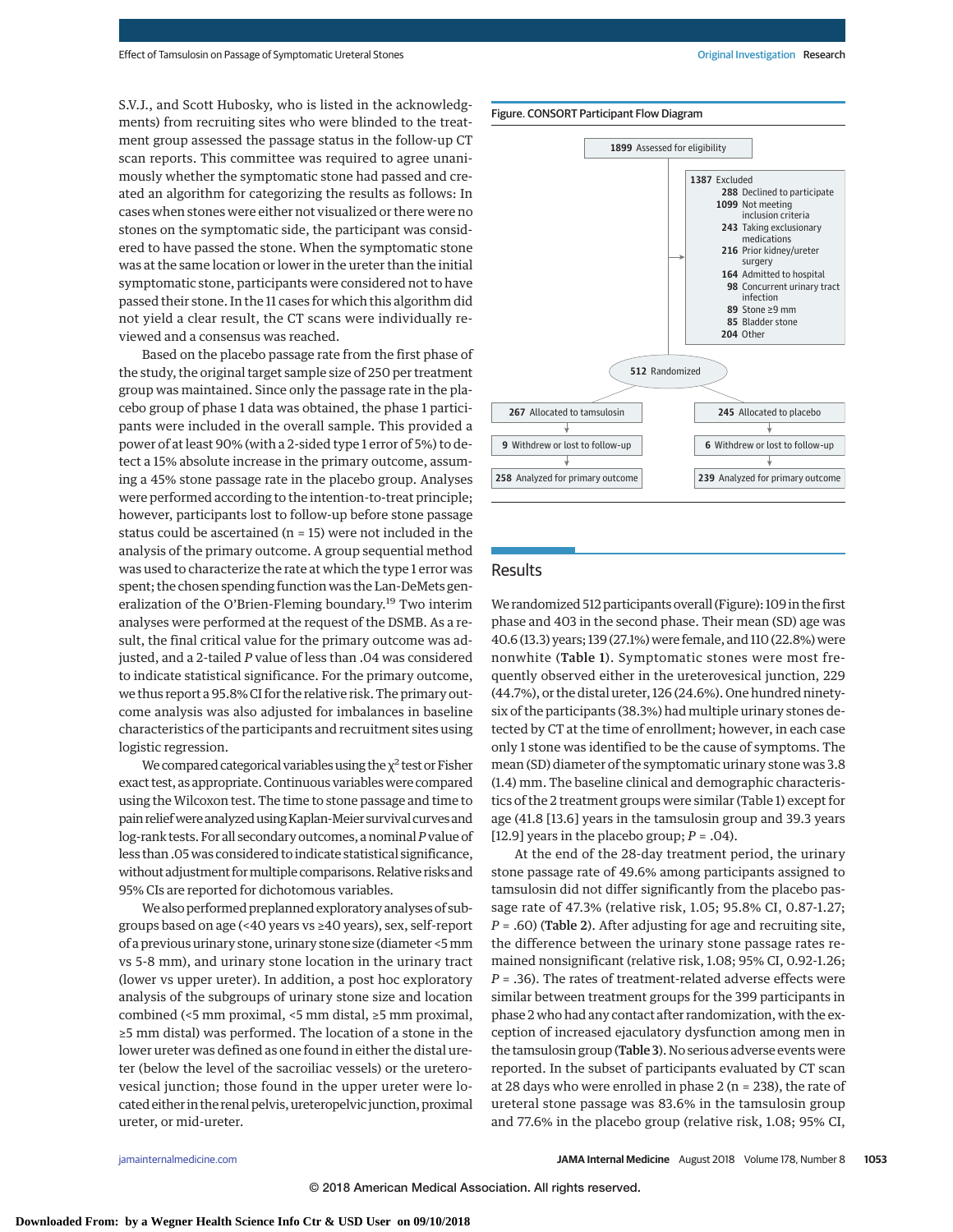|                                                  | No. (%)                          |                        |
|--------------------------------------------------|----------------------------------|------------------------|
| Characteristic                                   | <b>Tamsulosin</b><br>$(n = 267)$ | Placebo<br>$(n = 245)$ |
| Age at screening, mean (SD), y                   | 41.8 (13.6)                      | 39.3 (12.9)            |
| Female sex                                       | 70 (26.2)                        | 69 (28.2)              |
| Nonwhite race <sup>a</sup>                       | 56 of 254 (22.0)                 | 54 of 228<br>(23.7)    |
| Hispanic <sup>a</sup>                            | 19 of 266 (7.1)                  | 16 of 243 (6.6)        |
| Personal history of kidney stones                | 76 (28.5)                        | 76 (31.0)              |
| Family history of kidney stones                  | 64 (24.0)                        | 66 (27.0)              |
| Presence of flank pain at screening              | 224 (83.9)                       | 206 (84.1)             |
| Symptomatic stone location on CT                 |                                  |                        |
| Ureteropelvic junction/renal pelvis              | 4(1.5)                           | 10(4.1)                |
| Proximal ureter                                  | 46 (17.2)                        | 43 (17.6)              |
| Mid-ureter                                       | 32(12.0)                         | 19(7.8)                |
| Distal ureter                                    | 71 (26.6)                        | 55 (22.4)              |
| Ureterovesical junction                          | 114 (42.7)                       | 115 (46.9)             |
| Bladder                                          | 0(0.0)                           | 3(1.2)                 |
| Symptomatic stone size on CT,<br>mean (SD), mm   | 3.8(1.4)                         | 3.7(1.4)               |
| Symptomatic stone size distribution<br>on CT, mm |                                  |                        |
| $1 - 2$                                          | 47 (17.6)                        | 47 (19.2)              |
| $3 - 4$                                          | 148 (55.4)                       | 137 (55.9)             |
| $5 - 6$                                          | 60(22.5)                         | 50(20.4)               |
| $7 - 8$                                          | 12(4.5)                          | 11(4.5)                |
| Hydronephrosis on CT                             | 202(75.7)                        | 181 (73.9)             |
| Evidence of multiple stones on CT                | 92 (34.5)                        | 104 (42.4)             |

Table 1. Characteristics of the Enrolled Participants at Study Entry by Treatment Group

Abbreviation: CT, computed tomography.

<sup>a</sup> Self-reported data; not all participants provided data.

0.95-1.22; *P* = .24) (Table 2). Although there was a 6.0% difference in rates, this was not statistically significant. Similarly, there was no difference between treatment groups for any of the secondary outcomes, including the number of participants who crossed over to open-label tamsulosin, the proportion of participants who returned to work within 28 days of enrollment, rate of surgery, rate of hospitalization, or return to the emergency department for urinary stones (Table 2). The time to urinary stone passage and the length of time the patient required analgesia were also not significantly different between the treatment groups (*P* = .92 and *P* = .17, respectively). Self-reported adherence to study medication was 82.9% and 72.9% at days 15 and 29 of follow-up, respectively.

In the preplanned exploratory subgroup analyses of the primary outcome, there was no significant interaction between treatment and the following subgroups (Table 4): sex (males, 53.4% in the tamsulosin group vs 51.5% in the placebo group; *P* = .93), age (18-39 years; 54.1% in the tamsulosin group vs 48.8% in the placebo group;  $P = .57$ ), history of previous urinary stone (99.0%; 48.7% in the tamsulosin group vs 52.6% in the placebo group; *P* = .35),urinarystonesize (<5mm;56.4% in the tamsulosingroup vs 51.7% in the placebo group; *P* = .45), and urinary stone location (upperureter, 41.8% in the tamsulosin group vs 29.4% in the placebo group;*P* = .17) (99.0% in the tamsulosin group vs 98.2% in the placebo group;  $P = .67$ ). In a post hoc analysis combining urinary stone size and location, no significant interaction with treatment was found, although there was low power for all the statistical tests of interaction. Surgery rates were 6.5% in the tamsulosin group vs 6.9% in the placebo group (*P* = .89). The hospitalization rate was 0.9% in the tamsulosin group vs 0.5% in the placebo group (*P*> .99). Emergency room use rates were 2.2% in the tamsulosin group vs 2.4% in the placebo group (*P* > .99).

# Discussion

The prevalence of urinary stone disease has been steadily increasing in the United States over the past several decades, and many patients present to the emergency department for initial treatment.<sup>1,20</sup> A treatment that promotes the passage of urinary stones without the need for surgery could reduce both patient morbidity and health care costs associated with this condition. Prior published meta-analyses, as well as the current American Urological Association Guidelines on Surgical Management of Stones, provide a strong recommendation that patients with ureteral stones 10 mm or less in diameter be offered α-blockers to promote stone passage.<sup>8,21</sup> The most recent systematic review and meta-analysis suggest that the benefit of tamsulosin may be limited to larger stones in the ureter.10,22

Use of medical expulsive therapy for urinary stone disease in the setting of the emergency department is common, varying between about 15% and 55%.<sup>23-25</sup> Recent clinical trials of medical expulsive therapy for urinary stones with different primary outcomes have found no benefit of drug treatment (the α-blocker tamsulosin alone in one trial, and tamsulosin and the calcium channel blocker nifedipine in the other) compared with placebo.<sup>13-15</sup> These findings have called into question current treatment guidelines, which were based primarily on evidence frommeta-analyses of clinical trials of variable reporting quality.23,26 Meta-analyses have inherent limitations, which may explain the discrepant conclusions from recent clinical trials. In a recent meta-analysis, which concluded that there was a benefit of α-blockers as medical expulsive therapy for urinary stone disease, a large number of randomized clinical trials (n = 55) were considered. Only onefourth of these trials were placebo-controlled, however; few (5%) had a low risk of bias, and most (95%) were small (<100 participants per arm).<sup>10</sup> One possible strength of metaanalyses is to increase the sample size and statistical power of subgroup analyses. When only studies such as placebocontrolled trials and other trials of higher methodological quality are considered, meta-analysis has demonstrated a significant but more attenuated effect size for medical expulsive therapy for urinary stone disease.<sup>27</sup>

Our study, the largest clinical trial of medical expulsive therapy in the United States to our knowledge, found no difference in the overall 28-day urinary stone passage rate between participants who were treated with tamsulosin and those who received placebo. We also observed no benefit of drug treatment for any of our secondary outcomes, including the duration of use of analgesic medication, the time to return to work, and the need for surgery.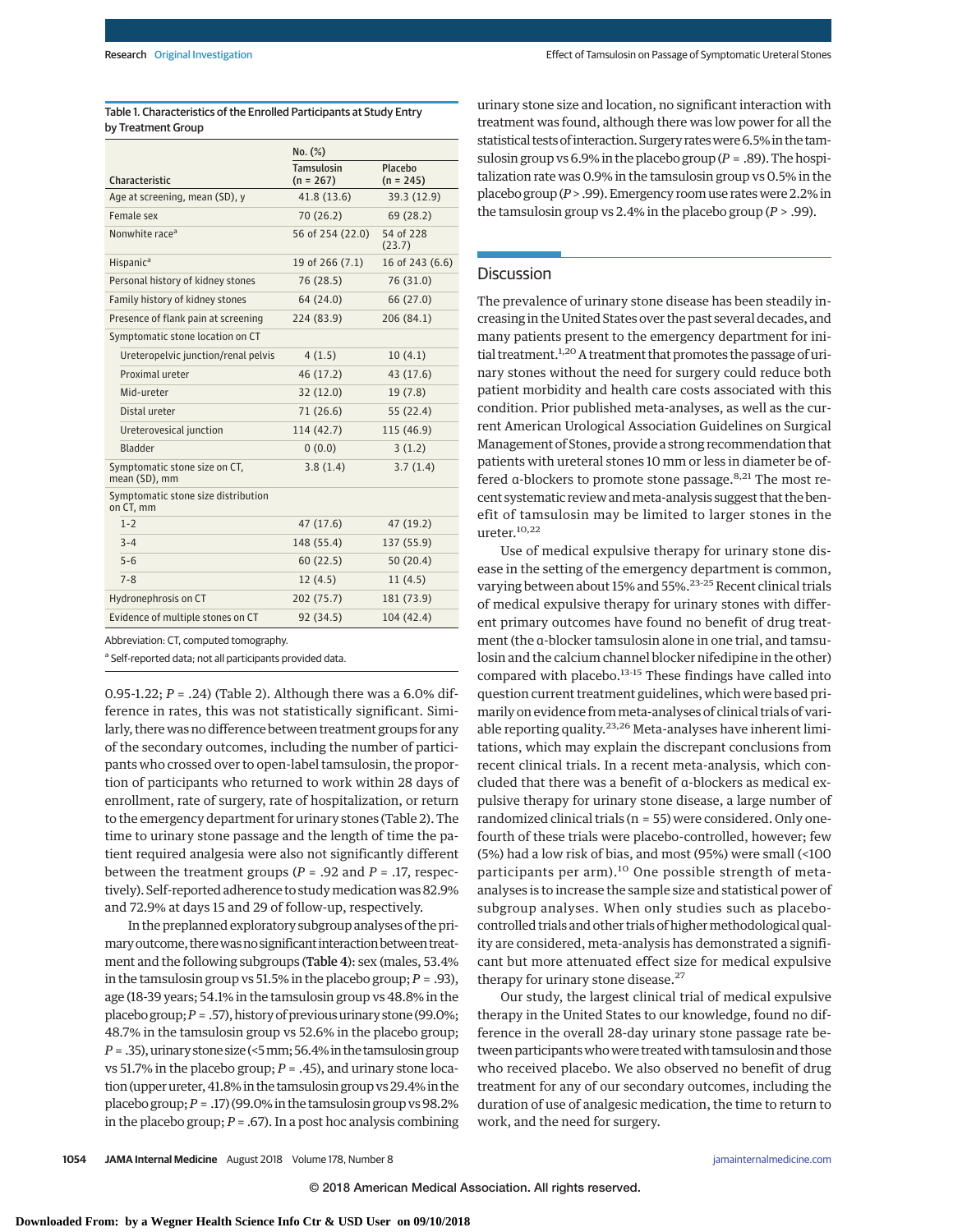#### Table 2. Primary and Secondary Outcomes by Treatment Group Through 28 Days<sup>a</sup>

|                                                               | $No./Total No.$ $(\%)$ |             |                                                |                  |
|---------------------------------------------------------------|------------------------|-------------|------------------------------------------------|------------------|
| Outcome                                                       | Tamsulosin             | Placebo     | Relative Risk (95% CI)                         | P Value          |
| Primary outcome                                               |                        |             |                                                |                  |
| Stone passed by patient report                                | 128/258 (49.6)         |             | $113/239$ (47.3) 1.05 (0.87-1.27) <sup>b</sup> | .60              |
| Secondary outcomes                                            |                        |             |                                                |                  |
| Stone passed on follow-up computed<br>tomography <sup>c</sup> | 102/122(83.6)          |             | 90/116 (77.6) 1.08 (0.95-1.22)                 | .24              |
| Crossover to open label tamsulosin <sup>c</sup>               | 15/214 (7.0)           | 14/189(7.4) | $0.95(0.47-1.91)$                              | .88              |
| Surgery for urinary stoned                                    | 14/214 (6.5)           | 13/189(6.9) | $0.95(0.46-1.97)$                              | .89              |
| Hospitalization(s) due to stone                               | 2/226(0.9)             | 1/210(0.5)  | $1.88(0.17-20.34)$                             | $>99^e$          |
| Return to work (if employed)                                  | 202/204 (99.0)         |             | 185/188 (98.2) 1.00 (0.98-1.03)                | .67 <sup>e</sup> |
| Return emergency department visit(s) due<br>to stone          | 5/226(2.2)             |             | $5/210(2.4)$ 0.93 (0.27-3.16)                  | >99 <sup>e</sup> |

<sup>a</sup> Data presented as n/N (%) or median (interquartile range).

b95.8% CI adjusted for age and clinical center.

<sup>c</sup> Phase 2 participants with follow-up computed tomographic scans.

<sup>d</sup> Phase 2 only. <sup>e</sup> Fisher exact test.

Our findings agree with those of 2 recent large multisite clinical trials conducted in the United Kingdom<sup>15</sup> and Australia<sup>14</sup> but are at odds with findings of one conducted in China. In a pragmatic clinical trial conducted in the United Kingdom, Spontaneous Urinary Stone Passage Enabled by Drugs (SUSPEND), 1167 patients with ureteral stones less than 10 mm in diameter were randomized to treatment with either tamsulosin, placebo, or the calcium channel blocker nifedipine.<sup>15</sup> No difference was detected between the 3 treatment groups in the proportion of participants who required further treatment to achieve urinary stone passage by 4weeks. In the Australian study, 403 patientswith distalureteral stones 10 mm or less in diameter were enrolled in 5 emergency departments and randomized to either tamsulosin or placebo.<sup>14</sup> No difference was detected between treatment groups in the overall rate of urinary stone passage after 28 days of therapy. Although the designs of our study and those conducted in the United Kingdom and Australia differ somewhat, in each study tamsulosin did not result in a significantly higher rate of overall urinary stone passage compared with placebo. Thus, the evidence from these 2 clinical trials and our study indicates that this drug is not useful as medical expulsive therapy for urinary stones frequently encountered in the emergency department. In contrast, a recent large clinical trial (n =  $3450$  participants) conducted in Chinademonstrated a higher overall rate of stone passage among persons treated with tamsulosin over a 28-day period compared with placebo (86% vs 79%, respectively;  $P < .001$ ).<sup>16</sup> This trial, however, included only participants with stones 4 to 7 mm in diameter that were located in the lower ureter, as confirmed by plain radiogra-

Although both SUSPEND and the Australian study failed to show an overall benefit of tamsulosin to promote stone passage, subgroup analyses suggested a higher passage rate of stones with a mean diameter greater than 5 mm and those located in the distal ureter or ureterovesical junction.<sup>14,15</sup> In the Chinese trial, the overall benefit of tamsulosin was the result of a significantly higher passage rate observed among the subgroup of persons with larger stones (>5 mm in diameter); there was no beneficial effect among persons with smaller stones (≤5 mm).<sup>16</sup> Our study was not designed to detect a treatment effect of tamsulosin in subgroups based on stone size. However, we found no significant interaction based on stone size and location, alone or in combination, in both preplanned and post hoc exploratory analyses.

Table 3. Adverse Effects by Treatment Assignment by 28 Days in Phase 2 Participants<sup>a</sup>

|                                                           | No. (%)                   |                        |
|-----------------------------------------------------------|---------------------------|------------------------|
| <b>Adverse Effect</b>                                     | Tamsulosin<br>$(n = 212)$ | Placebo<br>$(n = 187)$ |
| Stomach upset, nausea, or vomiting                        | 50 (23.6)                 | 46 (24.6)              |
| Headache                                                  | 51 (24.1)                 | 43 (23.0)              |
| Abdominal pain or stomach ulcer                           | 31(14.6)                  | 36(19.3)               |
| Dizziness when standing up                                | 25(11.8)                  | 18 (9.6)               |
| Dizziness at rest                                         | 25(11.8)                  | 16 (8.6)               |
| Facial flushing                                           | 5(2.4)                    | 5(2.7)                 |
| Tachycardia or fast heart rate                            | 4(1.9)                    | 7(3.7)                 |
| Urinary tract infection(s)                                | 3(1.4)                    | 4(2.1)                 |
| Bloody and/or black stool or bloody<br>vomiting           | 3(1.4)                    | 3(1.6)                 |
| Abnormalities of ejaculation<br>(males only) <sup>b</sup> | 28 of 154 (18.2)          | 10 of 135 (7.4)        |
|                                                           |                           |                        |

<sup>a</sup> For phase 2 participants with any contact after randomization.

 $b$   $P = .007$ .

An important shortcoming of the SUSPEND trial was the absence of a CT scan to confirm stone passage. We sought to address this concern by performing a CT scan at the end of the 28-day treatment period. The follow-up CT measure was added at the start of phase 2. Overall, 59.1% of those participants received a follow-up CT scan, and the passage rate based on CT scan was not significantly different between treatment groups. The use of tamsulosin as medical expulsive therapy over a 28-day period resulted in similar rates of treatment-related adverse effects in the 2 treatment groups, with the exception of higher rates of abnormal ejaculation in male participants in the tamsulosin group. These findings are consistent with the treatment-related adverse effects profile of this drug from prior clinical trials of tamsulosin for benign prostatic hyperplasia associated with lower urinary tract symptoms.<sup>28</sup>

#### Strengths and Limitations

Our study has several strengths. First, we recruited from emergency departments, wheremany patients first present for treatment for symptomatic urinary stones. Second, overall we had a diverse sample with respect to race (110 of 482 [22.8%] were nonwhite) and ethnicity (35 of 509 [6.9%] were Hispanic), making our results more generalizable. Third, we achieved a high

phy, ultrasonography, or CT scan.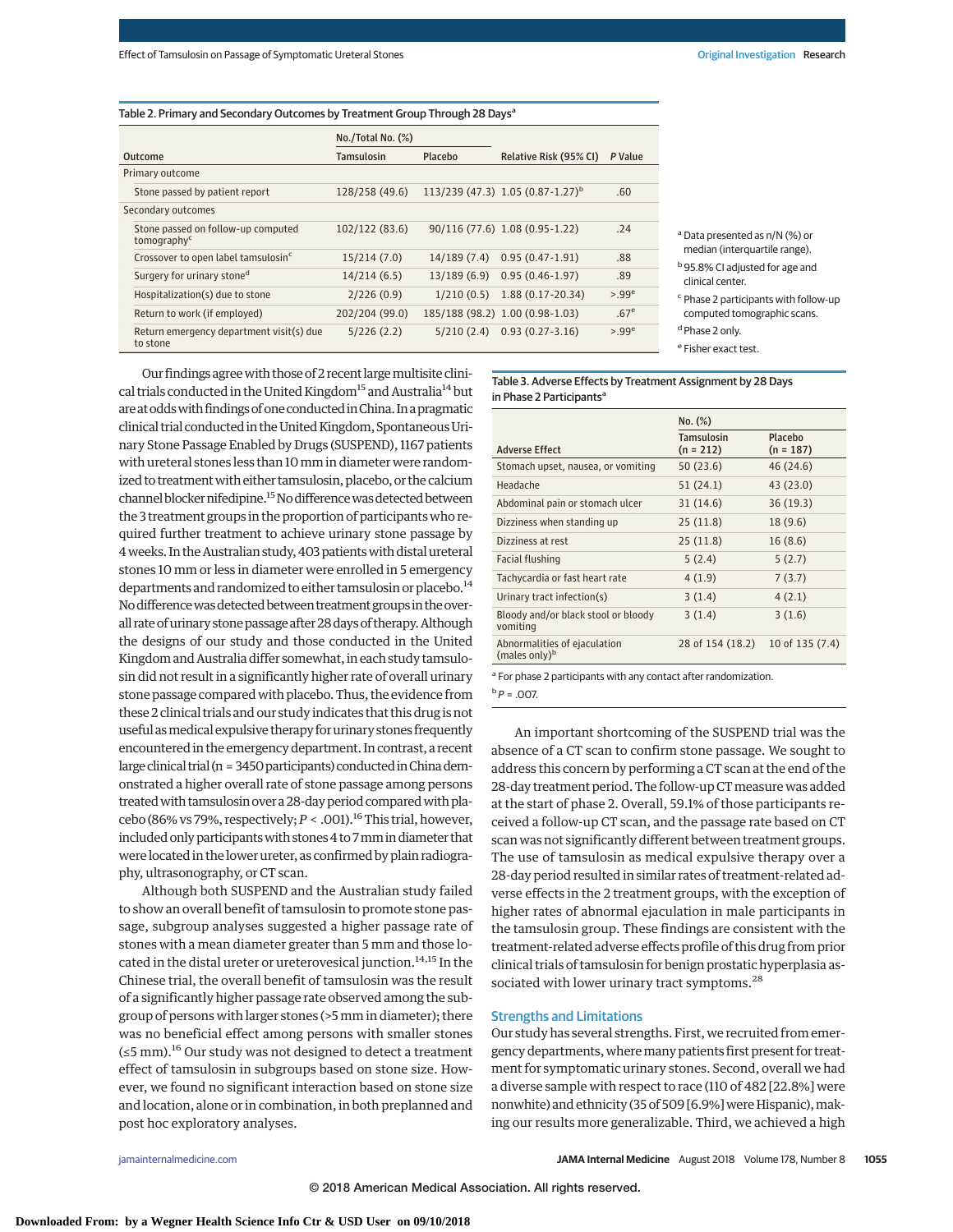|                               | No. (%)                  |                       |                      |
|-------------------------------|--------------------------|-----------------------|----------------------|
| Characteristic                | Tamsulosin ( $n = 267$ ) | Placebo ( $n = 245$ ) | P Value <sup>a</sup> |
| Sex                           |                          |                       | .93                  |
| Male                          | 102(53.4)                | 89 (51.5)             |                      |
| Female                        | 27(39.1)                 | 24 (36.4)             |                      |
| Age, y                        |                          |                       | .57                  |
| 18-39                         | 66 (54.1)                | 63 (48.8)             |                      |
| $\geq 40$                     | 62(45.6)                 | 50 (45.4)             |                      |
| History of kidney stones      |                          |                       | .35                  |
| Any prior episodes            | 36(48.7)                 | 40(52.6)              |                      |
| No prior episodes             | 92(50.0)                 | 73 (44.8)             |                      |
| Size of symptomatic stone, mm |                          |                       | .45                  |
| $0$ to $<$ 5                  | 106(56.4)                | 92(51.7)              |                      |
| $\geq$ 5                      | 22(31.4)                 | 21(34.4)              |                      |
| Location of symptomatic stone |                          |                       | .17                  |
| Upper ureter                  | 33(41.8)                 | 20(29.4)              |                      |
| Lower ureter                  | 95(53.1)                 | 90(53.6)              |                      |

# Table 4. Subgroup Analyses for Primary Outcome of Passage Rate

<sup>a</sup> Breslow-Day test for homogeneity of odds ratio.

rate of ascertainment of the primary outcome, having contacted 97.1% of study participants to ask whether they had visualized or captured a stone by 28 days. In addition, we observed a high rate of adherence to the study medication. These features are notable because acceptable participation in a clinical trial is often challenging when enrolling in the emergency department and obtaining follow-up information by telephone.<sup>17</sup> Fourth, we assessed a broad range of secondary outcomes to adequately characterize the potential beneficial effects of treatment. Fifth, we obtained a follow-up CT scan in most of our phase 2 participants as a secondary, more definitive measure of stone passage. Finally, unlike prior clinical trials of medical expulsive therapy, which have generally limited enrollment to participants with distal ureteral stones, we included all patients who had stones in any part of the ureter to increase the generalizability of our study.

Our findings should be considered with a number of the study's design features in mind. Study participants were required to have a urinary stone confirmed by CT scan prior to randomization. This eligibility requirement allowed us tomake themost accurate determination of the size and location of each participant's stone or stones. This requirement differs from current clinical practice, in which not every patient presenting to the emergency department with a suspected ureteral stone receives a CT scan.<sup>6</sup> Consequently, we may have preferentially ment. In addition, we may have been more likely to enroll persons in whom radiation exposure was of less concern—for example, older patients, men, or patients who had not had a prior CT scan.23 Other limitations of the study include the potential lack of generalizability of our findings to patients seen outside of a US tertiary care center that allows for easy access to urologists and high rates of surgery for larger stones. In addition, a high proportion of our participants had stones smaller than 5 mm in diameter.

enrolled persons in whom the diagnosis of a symptomatic urinary stone was more severe or less certain by clinical assess-

# **Conclusions**

We found that compared with placebo, 28-day treatment with tamsulosin did not increase the overall stone passage rate or improve a wide range of secondary outcomes in patients who presented to the emergency department with symptomatic ureteral stones less than 9 mm in diameter. In addition, an exploratory analysis did not suggest a beneficial effect based on stone location, size, or the combination. Although tamsulosin may still play a role in medical expulsive therapy for larger stones, guidelines that recommend tamsulosin for ureteral stones may need to be revised.

#### ARTICLE INFORMATION

**Accepted for Publication:** April 3, 2018.

#### **Published Online:** June 18, 2018. doi[:10.1001/jamainternmed.2018.2259](https://jama.jamanetwork.com/article.aspx?doi=10.1001/jamainternmed.2018.2259&utm_campaign=articlePDF%26utm_medium=articlePDFlink%26utm_source=articlePDF%26utm_content=jamainternmed.2018.2259)

**Author Affiliations:** Department of Emergency Medicine, George Washington University School of Medicine & Health Sciences, Washington, DC (Meltzer); The George Washington University Biostatistics Center, Washington, DC (Burrows); Department of Emergency Medicine, University of Pittsburgh School of Medicine, Pittsburgh, Pennsylvania (Wolfson); Department of Emergency Medicine, Thomas Jefferson University, Philadelphia, Pennsylvania (Hollander); Department of Emergency Medicine, University of Alabama at Birmingham School of Medicine, Birmingham (Kurz); National Institute of Diabetes and Digestive and Kidney Diseases, National Institutes of Health, Bethesda, Maryland (Kirkali, Kusek); Department of Urology, George Washington University School of Medicine & Health Sciences, Washington, DC (Mufarrij); Department of Urology, University of Pittsburgh School of Medicine, Pittsburgh, Pennsylvania (Jackman);

National Institute of General Medical Sciences, National Institutes of Health, Bethesda, Maryland (Brown).

**Author Contributions:** Dr Meltzer had full access to all of the data in the study and takes responsibility for the integrity of the data and the accuracy of the data analysis.

Study concept and design: Meltzer, Burrows, Wolfson, Hollander, Kusek, Jackman, Brown. Acquisition, analysis, or interpretation of data: Meltzer, Burrows, Wolfson, Hollander, Kurz, Kirkali, Mufarrij, Jackman.

**1056 JAMA Internal Medicine** August 2018 Volume 178, Number 8 **(Reprinted)** [jamainternalmedicine.com](http://www.jamainternalmedicine.com/?utm_campaign=articlePDF%26utm_medium=articlePDFlink%26utm_source=articlePDF%26utm_content=jamainternmed.2018.2259)